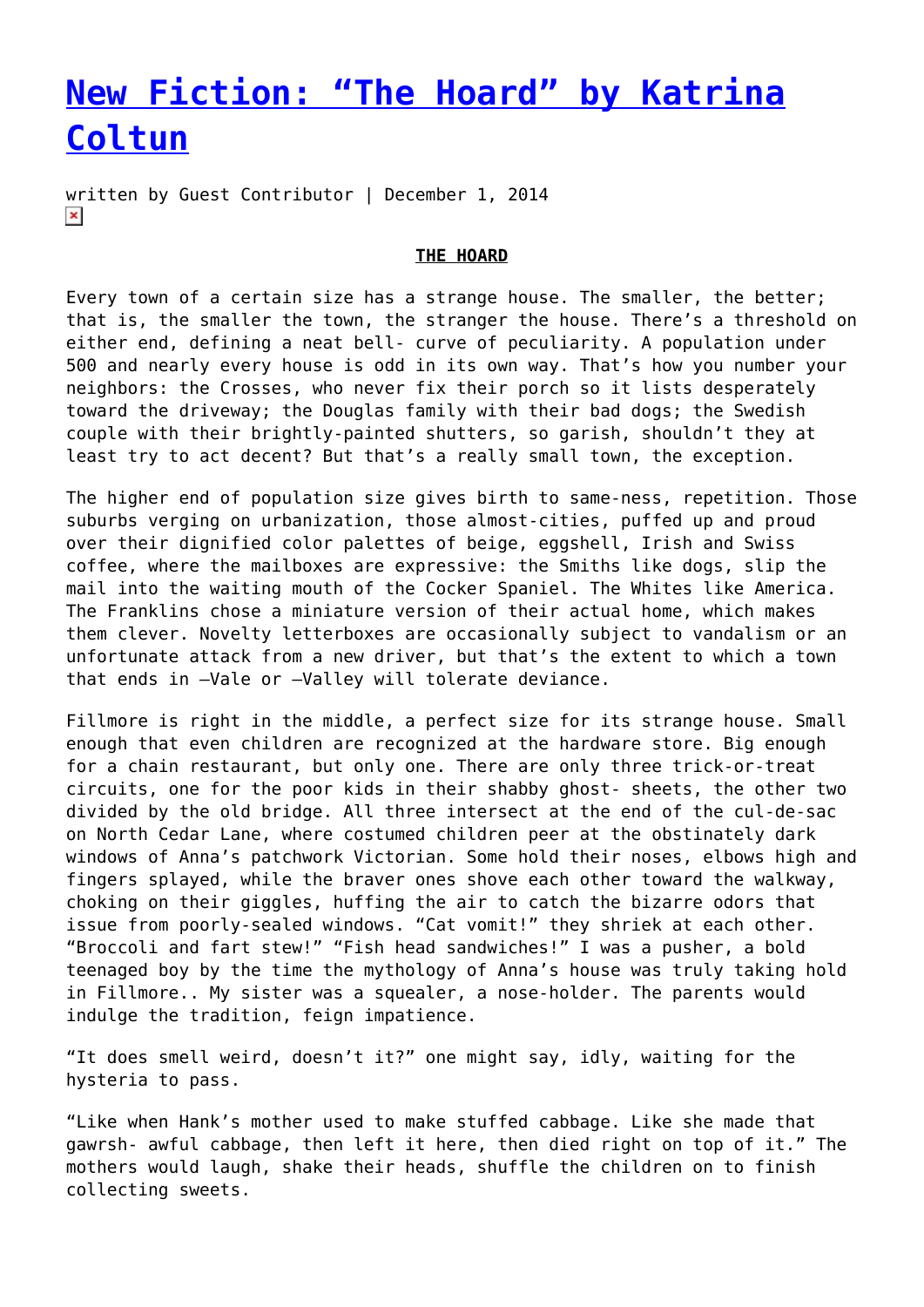Rumors of a pungent, overcrowded, extremely dark foyer leaked out into the community by way of the mailman who serviced the street. When that bone of gossip had been gnawed flavorless, a neighbor revived the mystery by calling in a complaint to the police, citing fire hazards, concern for the resident, and a plain weird smell. After trying unsuccessfully to peer into windows entirely blocked by the contents within, the officer knocked at the front door and was admitted, witnessed numerous folks, suddenly inspired to weed or mow. The spare details generated by the visit were reviewed and dissected:

"I heard she's filled her coat closet with gallons of milk. Not even refrigerated. Just settin' there."

"He tried to throw out some of the fruit that had gone bad. She wouldn't let him touch it, just said she was still organizing things."

"It's all food, they said, nothin' else."

"Something's wrong with her, in her head. They should make her give up that place, go into a home, somewhere that can help her."

"He couldn't even get to the bedrooms. He couldn't get up the stairs."

Anna showed up occasionally in town, for church or grocery shopping, several times to see a movie by herself. Her shoulders were always pulled up tight, defensive, overshadowing her clavicles and deepening the translucent hollows in her long neck. Her skin was rice-papery, making her look both older than her middle-age and somehow antiqued or preserved. A few brash people would say hello, hoping to be let in on the mystery, titillated and a little frightened. They occasionally waved, and she would wave absently back, her hands strangely pink, obscenely plump on her brittle, twiggy frame, her eyes constantly scanning, never settling. An adding machine tabulating behind those quick eyes, I remember thinking the few times I saw her. I remember pulling apart fall leaves along their ribs, crushing them, wondering if her skin felt like that.

 I met Anna, met her properly as an adult, shortly after my divorce. I abandoned my failing marriage to return home to my ailing mother, taking up residence in her partially-finished basement. I was regressing, my adulthood jettisoned for something more familiar, something more comforting, and the sliding-glass doors of my small town Michiganian youth attracted me; it seemed a suitable setting for wallowing in my own malaise.

\*\*\*

"I've met a woman from church. From my class." my mother tells me. She attends a weekly bible study with other older ladies. She is often returned home with tidbits of secreted gossip or strange factlets about world religion. They consider their group very forward-thinking, very progressive. They have just finished a section on what she refers to as "Jew Easter," otherwise known on the Coasts as Passover. She doesn't think herself unkind to refer to Jew Easter. It makes her feel sophisticated. I don't argue, just nod. My ex-wife was Jewish, a trait that allowed her to somehow seem entitled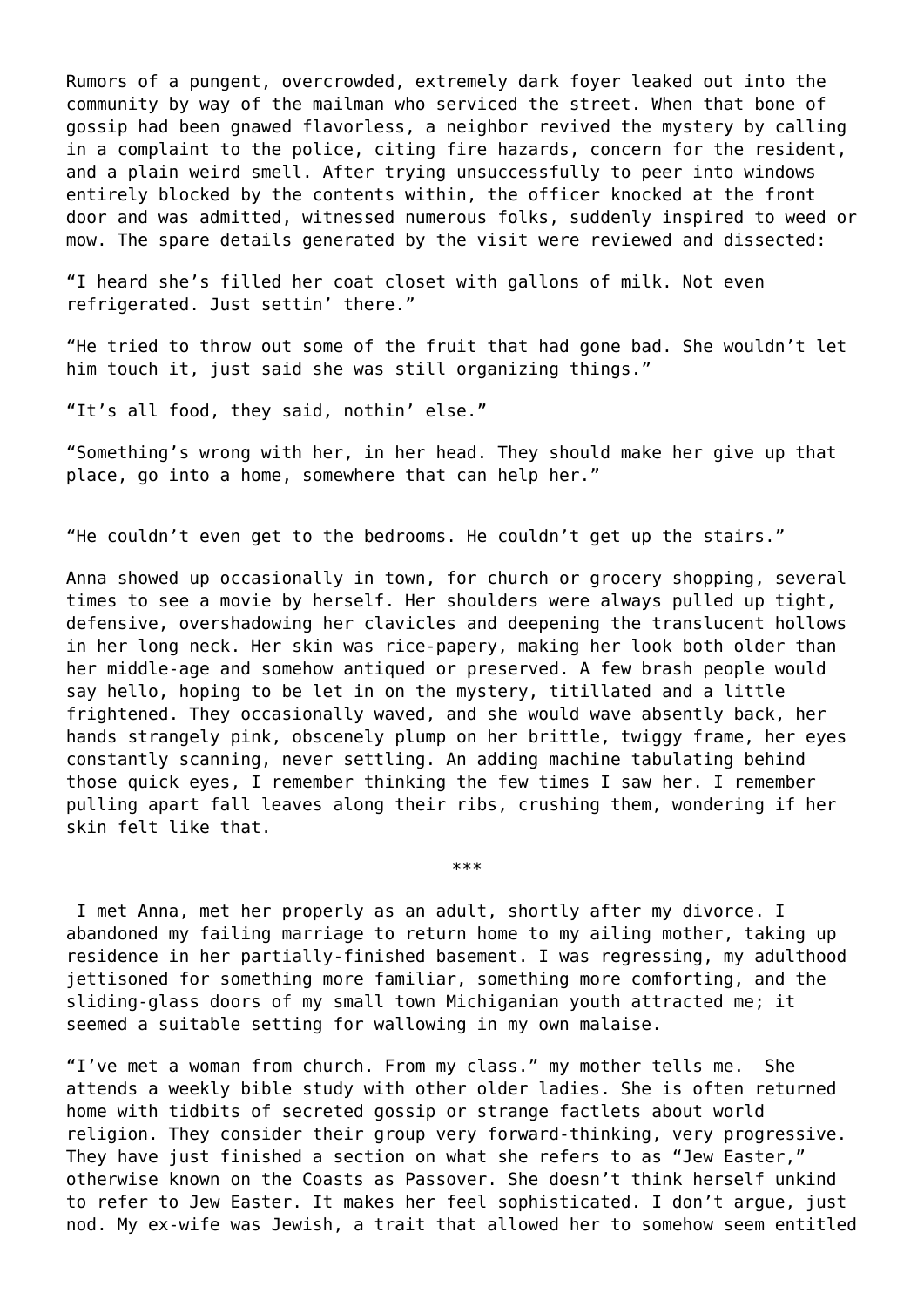and persecuted simultaneously. My mother's interest in the Jews apparently has more tenacity than my own.

The woman she has met is a younger lady, so she says, but not so young as me. Younger to my aging mother usually runs somewhere between her oldest child's age (me, 41) and her own, a forgetful 64. She has aged badly; I've seen the pictures of her, a creamy teen with a toothy, pageant smile. Now she's all folds and cushions, a lampoon of that zaftig babette so well documented by her proud parents. She's hardly mobile lately, with a trundling gait on neuropathic feet. Her complexion has turned gauzy, constellated by the red marks of broken blood vessels high on her invisible cheekbones, a pointillist rouge. As she talks, she absently tugs the front of her tent-y rayon dress out and down over her stomach.

She suggests that I might like to visit this younger lady some day, and it takes a bit of discussion before I realize that she's talking about Anna, the witch-woman of my youth. It surprises me to find out she's only ten years older than I am. I ask my mother if she knows she's trying to set me up with the stink-house lady. She makes a "pthhhh" sound with her lips, tells me that's old news, why do I have to live in the past?

She says I should meet her, and to not judge lest ye be judged. She reminds me that it wasn't so long ago that everyone wanted to talk about her son and his big-time divorce. So it couldn't hurt to go for a visit, certainly. She seems to be grasping at straws: my mother is concerned that I don't get out enough. I lack hobbies, the backbone of any good rust-belt boy. I do not four-wheel or tractor. I do not air-soft or paint-ball. And, most distressingly, I do not church.

\*\*\*

 I sift through Anna's cupboards, cataloguing, planning. We don't speak, though I muster a false bravado that shepherds me through the ungainly newness of the situation, the feel of my mother's eyes on me. Anna has a barely perceptible personal gravity, and it begins to feel easy to orbit in casual ellipses around her. All I have to do is give up, give in to the pull. As I pass Anna in the small and crowded space, I touch her: a few fingers on her vellum elbow, a gentle knuckle at her hip. I retrieve industrial hunks of butter from the freezer, leaving them to soften in a garden of chard, and brush the small of her back with experimental fingers, curiously. She flinches every time and touches the food like totems. I touch the back of her neck, she touches orange juice concentrate. I reach for her shoulder, she goes for a stack of frozen pie crust. I avoid her voluptuous hands, as they somehow seem pornographic in the narrow alley of the kitchen. And around we go, revolving.

 The stove is sandbagged by canvas sacks of rices, white and brown, and other assorted grain. I work like a fireman to unearth it. I start to perspire. I find quinoa. Black beans. Pinto beans, black-eyed peas, split peas (green and yellow). A litany of legumes. I move to preheat the oven, grasping the old-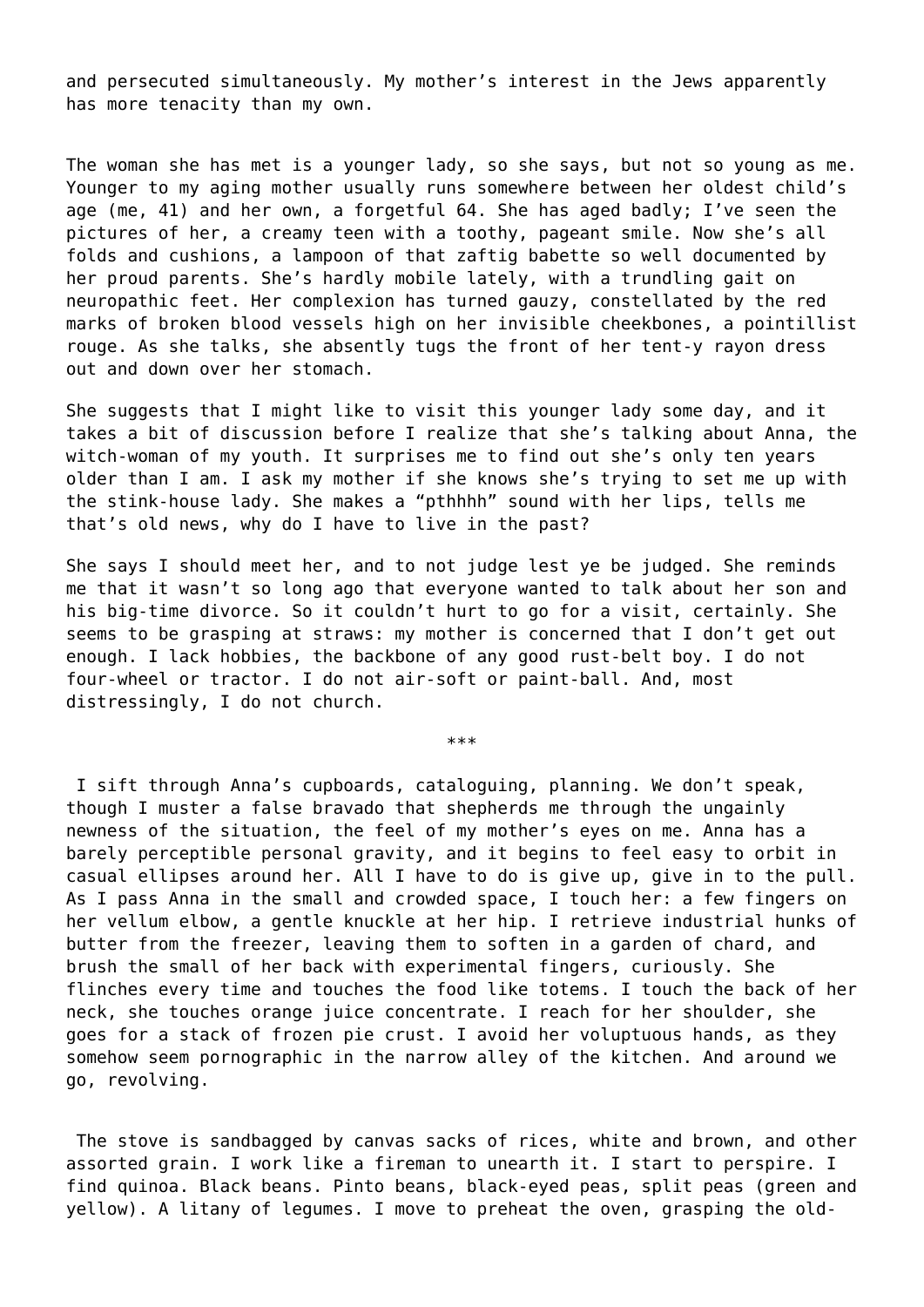fashioned dial, and it occurs to me that I'd better check the interior first. I restack the thicket of squashes that block the boiler over to one side, clearing enough space to open the door. From inside I retrieve thirty-seven boxes of fruit leather, seven family- sized flats of dinner rolls, and eighteen milky pounds of forgotten ground veal. I do not clean; I marvel at the mighty mess. I shoulder myself into her grotesquerie.

\*\*\*

"She seems lonely," my mother says about Anna. "You seem lonely. So she's a little strange. It's not like you're Mr. Perfect. What's the worst that could happen?" The list that flashes through my head is long and ends in an uncomfortable yet amicable divorce. My loneliness is at least a still sort of solitude, undisrupted by expectation, aspiration, or emotional negotiation.

"I have friends," I say, though this is untrue.

I might have friends if I could rally the strength to negotiate the recalibrating that comes with dissolving a marriage – the repetitive platitudes, the awkward reassurances, the obligation to assert my genuine respect and great love for my ex-wife, though not in that way anymore. I don't want to worry about who kept which ally and who met so-and-so first, so I left everyone to her, the same approach that I took with the furniture. Serendipitously, my mother and I are practiced in self-deception. She lets me lie extravagantly about my place in the world, and I don't recommend diets or forward articles about diabetes, like my sister does. It's much like respect, if there was a way to have respect without the traditional dose of dignity.

Unfortunately, dignity and solitude are hard to come by in the house I grew up in. As much as my mother encourages it, I resist her suggestions of sleeping in my own bedroom, the museum of my childhood, and return nightly to the uncomfortable pullout downstairs. While the mattress may be thin and the faux-wood paneling poorly insulated, at least I avoid falling asleep under the watchful gaze of a corps of Pez dispensers, assembled by a guileless childhood version of myself.

\*\*\*

I am inclined to make messy foods for Anna, dishes in thick, saucy sauces or canapés that are easily two-handers. I start a boeuf bourguignon, a dish I learned from a television program, rendering bacon in a heavy casserole while I search for pearl onions. When I find a few bags buried under a pyramid of turnips, their husks are slimy, desiccated. I stand at the sink and begin peeling off layers, the skin disintegrating into my nail-beds, trying to nurse a healthy center out of these almost-edible nesting dolls. I pare a basketful of artichokes, depositing them in the lemony water simmering on the stove. As I settle them into the pot, I realize that I have trimmed several too close to the heart as I watch the outer leaves swim away. I know they'll dissolve further as they continue to soften, but there isn't a remedy I know of for a bisected choke. Anna gathers the offal, sorting it fastidiously into drawers and cabinets. I haven't seen a trash can in this house. I don't know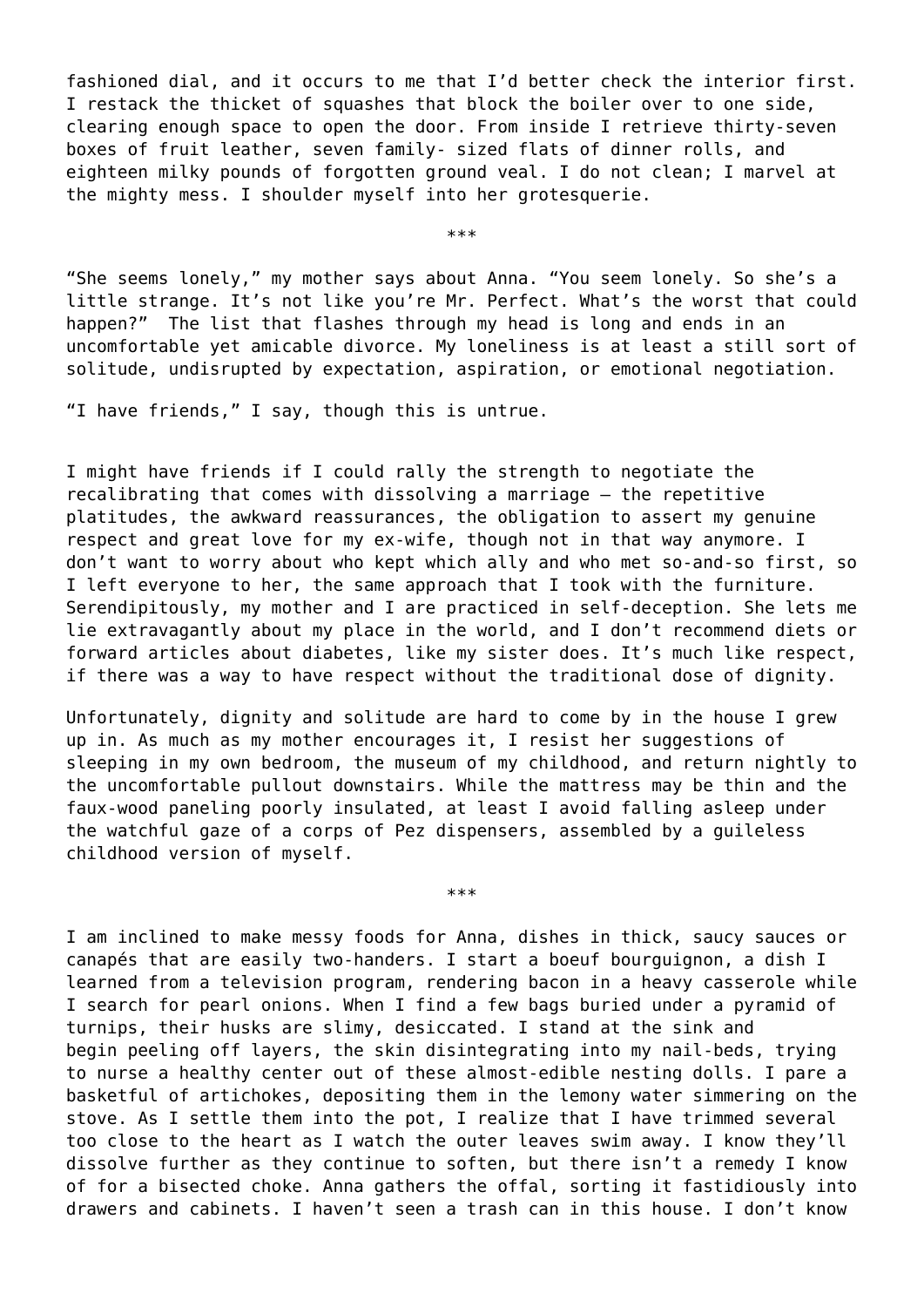that there is one.

I open two bottles of dusty Cab, dosing and de-glazing the cast-iron casserole, then pouring some for myself. I offer a glass to Anna but she shakes her head at me.

"I don't drink," she says, and her voice sounds so loud after this silence.

"Why not?"

"I don't like to lose control," she says.

I am speechless.

\*\*\*

My mother is a collector, like any other good Christian mother, a controller of miniature, finite universes. She keeps ceramic birds nested in curio cabinets around the perimeter of the house, frozen in moments of perching or soaring or preening. Her grandkids, my nieces and nephews, the products of my sister's less solvent union, provide her with a steady income of fake finches and sparrows. She loves the hummingbirds best of all, and treats them with the most care. She says that they make her think of freedom.

She liked to tell my wife (when she was my wife) that she would inherit the flock when my mother passed on.

Now she only says, "Well, I'm glad that she never took those birds."

\*\*\*

We eat supper on Anna's bed. It is the last outpost of uncovered expanse in her home. It isn't clean by any stretch of the imagination, but the contents are somehow mattress-suitable, grossly poetic. The headboard is framed by boxes of After Eights, those pillow mints I remember from nicer hotels. Cans of peas are wedged between the wall and the bed like a satire of a fairytale or the wheels of a tank. Hot dogs sealed in plastic snuggle in the nest of blankets between us.

There is room, just barely, for both of us to sit, with newspapers spread between our thighs for a tablecloth. Her knobby kneecaps peek out from beneath her blue voile skirt, sensuous as quartz and about as soft-looking. Anna folds and twists the sports section nearest her. I expect at any moment for a napkin-swan to emerge from the newsprint.

"Tell me what this is." "Coq au vin," I say. "Candied yams…" "No, tell me. Tell me what's in it. Be specific."

I understand from her soft, gravely, untried voice that she's hungry for exactitude, that she needs to know where everything went. I endeavor fill her up with numbers, recite recipes, get explicit about ingredients. Her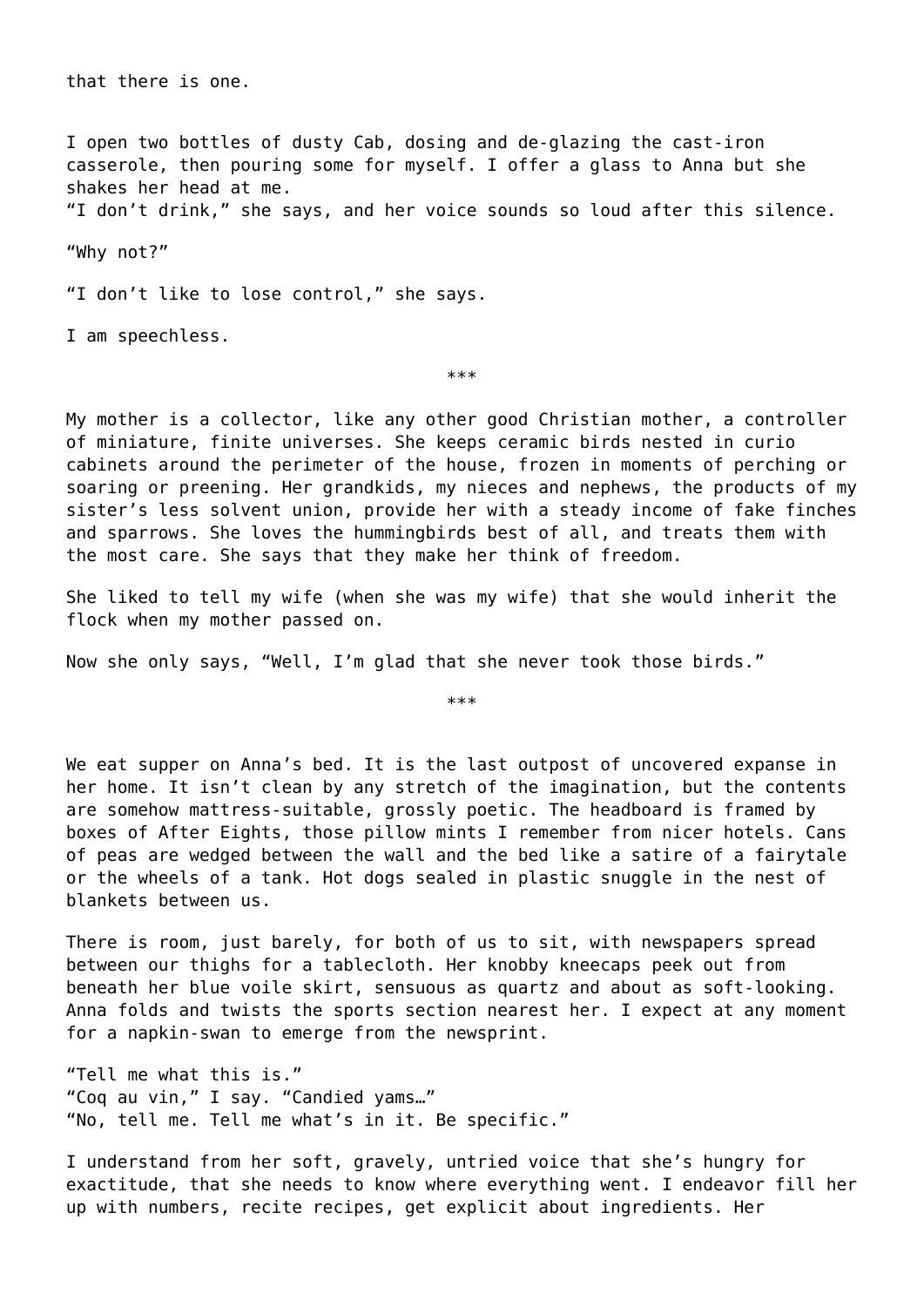anxiousness over the impending lack seems tempered by the meal that has emerged through the crucible, and I reassure her that nothing's gone, just moved around. She measures the volume of the feast with quick eyes. I nearly hear the carriage return of her mind.

Her mouth softens as she listens to me monologue about her food.

\*\*\*

Anna's house is simultaneously claustrophobic and expansive. Once the initial shock of odor normalizes, I began to perceive an organizing principal within the midden. It was like an upscale market gone feral. While cupboards had given up on restraining the glut, nationalities tended to be grouped together. Lethargic cilantro and masa crowd the screened-in porch. Corn husks hug cans of pozole. A cheerful array of Abuelitas offering Mexican chocolate from the Nestle box challenge the Ibarra logo opposite, a hexagonal standoff. At first I thought the stacked Goya beans were structural, keeping the roof up, but closer inspection revealed them to be purely ornamental.

Second floor. An oil-slick of salty olives fill the tub in the master bath, and blocks of ripe-smelling feta weep down the sink's drain. A spare bedroom stands in for Szechuan Province, where crates of chicken feet mingle with vibrant, ferocious-looking peppers. The kitchen, of course, is stolidly French in persuasion. The basement is a clownish emergency kit, although kit itself is too little a word for this storage. Where a normal person might lay in gallons of water, a few, Anna's are in barrels like the ones at the end of a runaway truck barricade. Calorically-rich protein bars come by the pallet, one stack of high fiber, another low in fat, a third in chocolate peanutbutter (essentially a candy bar), and the fourth claiming to be engineered specifically for women's nutritional need. I wondered for a moment how these mammoth stacks made their way into the cellar in the first place. The only possibility, I concluded, was they had been patiently ferried down the mossy stairs, an armload of boxes at a time. Several apocalypses could be survived down here, although there didn't appear to be a single flashlight, candle, or hand-cranked radio. I looked back down the stairs as I headed out with my several pilfered cartons of chicken stock, thinking that it might be a lonely panic room, but at least you wouldn't starve.

\*\*\*

A teenager from church springs my mother from her house-bound prison once a week. Rebecca Grace ("call me Becks") drives an aging Plymouth Horizon that strains to support Mom's heft, proudly displaying an adhesive silver fish and a grotesque bumper-sticker of what appears to be an aborted fetus. The girl defines corn-fed, from her peach-fuzzed cheeks to her tender proto-cankles. I'm grateful to anyone willing to shuttle my mother between the Meijer and the Wal-Mart, though the pluck she seems to main-line directly from Christ rubs me the wrong way. She refers to herself as a warrior, and I'm attracted to the juxtaposition.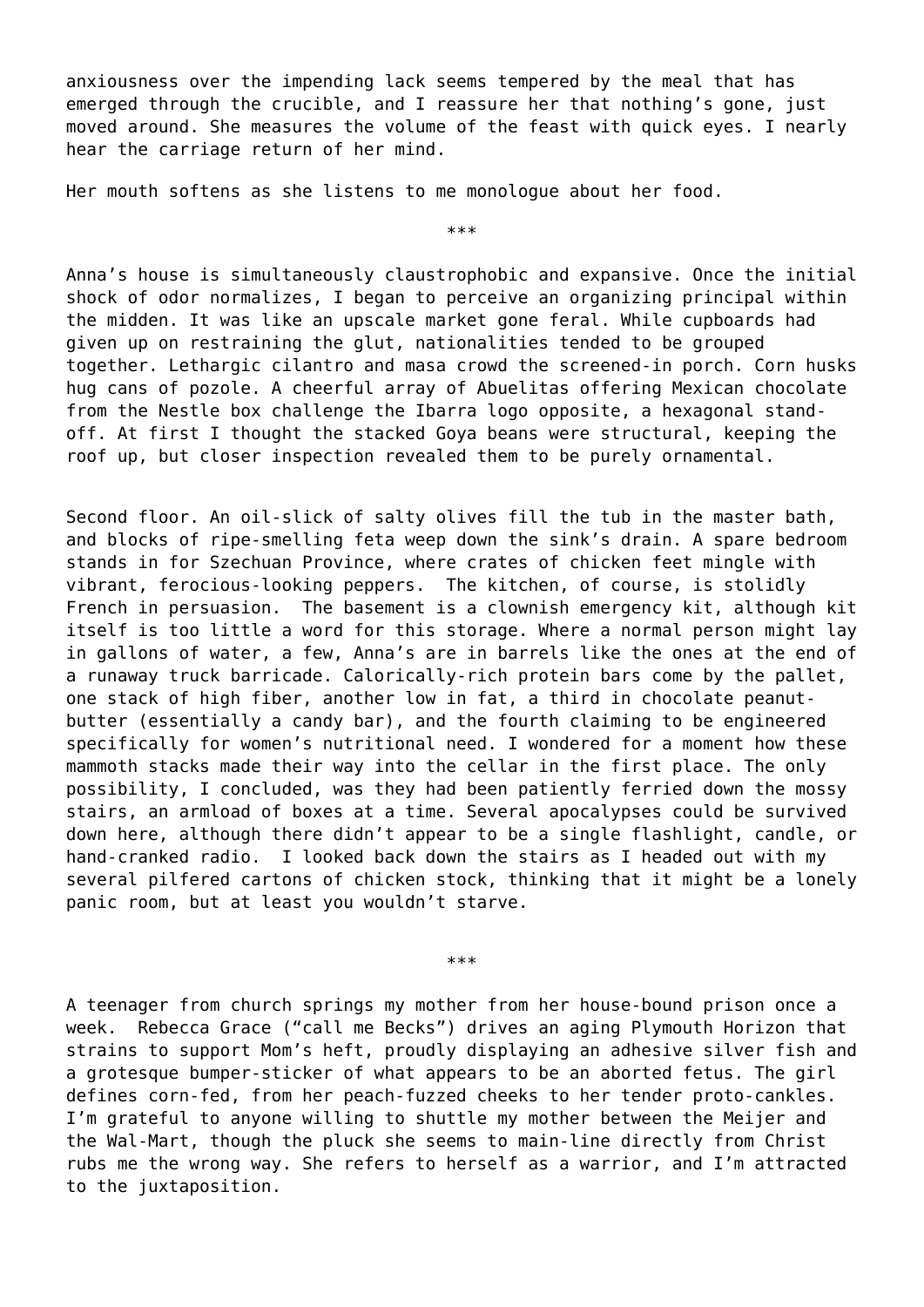I despise shopping with Mom. She has the commensurate consumer's vigor. She reads packages out loud. She examines everything and comments genially on it's quantity, quality, or price. She points out exotic foods that are never exotic, always pedestrian. She crows over basil and buys French-sounding jug wine from the Carolinas as a treat. She acquires too much of anything on sale only to discard it, wasted, weeks after she's forgotten about it.

My mother returns home with groceries and gossip. Her cheerful putterings drag me from the pullout couch downstairs.

"I guess I was wrong about that Anna thing being old news," she tells me in a secretive tone. "I'm glad you never met up with her. She's even stranger than you remembered."

I know that she wants me to seduce the gory details out of her, and I oblige half- heartedly. I haven't had any coffee yet, so a murmured grunt of interest has to suffice.

"Jeannie told me, you know Jeannie? The one that's married to Paul who works for the UPS? Well Jeannie told me that Paul told her that she gets all these Oriental-type packages all the time. But she never lets Paul in the house, she always comes out and meets him at the truck. Dunnit make you wonder what she's doing in there? Jeannie think she's maybe a Communist or something, with all that China stuff. And you don't need to get mixed up in all that. Especially after. Well." I know that she's referring to my ex-wife, because somewhere in my mother's mind, communists and Jews and basil and all things unfamiliar are both dangerous and titillating, a dark duo of hysteria that I am, clearly, in no state to address. This provokes some childish antagonism in me, makes me instantly rebellious. I am the suddenly the great Communist sympathizer, the Jew-lover, the fearless Caprese salad-maker. "I'm sure that she just prefers her privacy," I say, "though there's nothing wrong with being a Communist. And no one says Oriental anymore. It's rude."

She fakes petulance, but she knows her needling will put me on the scent like a hound, and satisfy her curiosity by means of a more direct investigation and reportage. The manipulation is elegant, and I think that in another life she would have made an excellent detective.

\*\*\*

Anna doesn't eat at first. She is hesitant, and I can feel her withdrawing, folding in on herself like timid origami. I open my mouth wide when I bite, an exaggerated show of chewing as if I could entice her to eat with the raw power of my jaw. She mimics gamely, a circus performance, until she is feeding herself without my prodding. By the time we're picking flexible bones off the duck, the mood in the bedroom has gentled, anxiety replaced by the sluggish percussion of our blood moving nutrients through the highways of our guts. We still don't speak, but she's long since stopped flinching when I touch her. She lets me dab her mouth where something oily glistens.

"Have you ever had a century egg?" Anna asks me eventually, her voice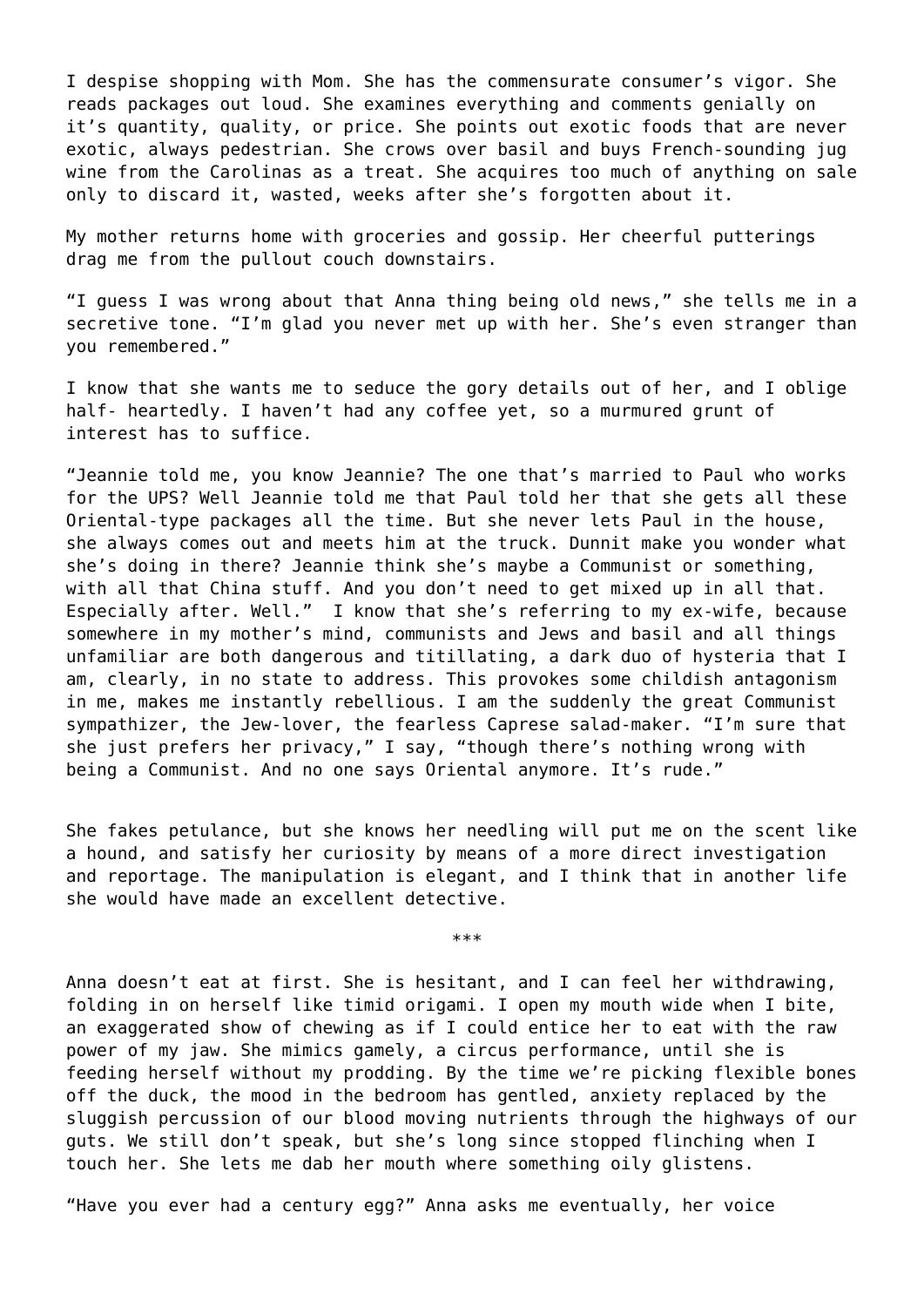mellowed and fat. I haven't, and I tell her as much.

"They're a delicacy," she says, "in China. They bury eggs coated with ash for months, sometimes even years."

"Sometimes a thousand years?"

"So the story goes." There's a pause while I mull over this idea. It makes me think of my mother's thousand-year birds. Anna's lids are half-closed, which softens her face surprisingly. Her eyes for once move slowly, as if she's filled up.

"They're my favorite thing," she says. She pauses with her mouth half open, and we both wait for her next words. "Would you like one?" she says.

I can tell that she's offering me something precious, and though the idea makes my stomach turn, I can't think of a way to decline without splintering this fragile symbiosis. I nod, meeting her half-moon eyes with my own, and I feel brave. She takes my hand in her plump one, and it is soft and cool.

"I make them myself," she says as she navigates me toward her quartz knees and under the tent of the newspaper in her lap. I am jolted momentarily out of time, reading an un-funny Marmaduke cartoon propped against her tummy as my fingers scrabble up her thigh, a leashed and obedient dog. The Great Dane tumbles energetically into an unsuspecting pedestrian, his outsized zeal overwhelming the trench-coated man's defenses. The tag line reads "This is the last time I stop at the butcher on the way home!" and I read and re-read it, searching for the joke.

Her legs under her flimsy skirt are warm but not hot, and desert-dry, arid. I can feel the marbles of varicosed veins like knots in birch bark. She doesn't make a sound as she slips my fingers inside of her, but she cocks her head, looking sideways at the ceiling. I think suddenly of a robin in my mother's collection with the same avian tilt. My hand doesn't feel like my own any more as it travels this alien landscape, and I only have the sense of sensation, no agency. I can't look directly at Anna, for shame perhaps in the face of this horrific intimacy, or maybe because she is the sun and would burn out my irises. Over her shoulder, cereal boxes are shelved like novels, and I notice they are alphabetized. Seven copies of Cheerios, seven Corn Flakes, eight Fruit Loops, four Grape Nuts, five Raisin Bran, two Rice Krispies, and fifteen of the clear favorite, Shredded Mini-Wheat.

I am drawn back suddenly as I feel a curvature clutched tightly inside of her, the close, filled incubator. I understand that Anna is showing me her nest, the center of her hoard, what I touch with my fingers right now. This is where the gravity emanates from.

I fall into her.